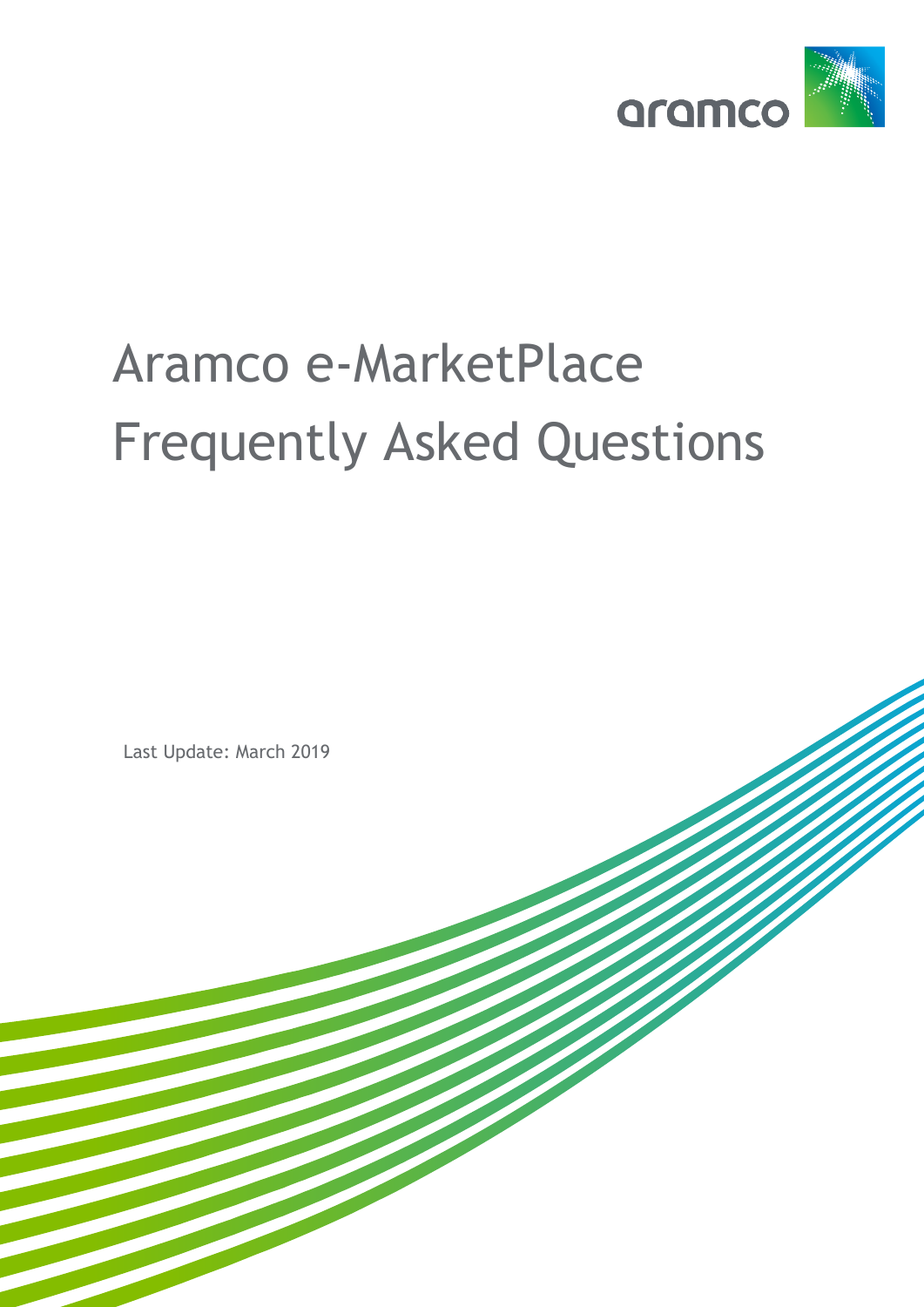What is the Aramco e-Marketplace?

The Aramco e-Marketplace is a SAP Ariba based tool for Supplier collaboration with Aramco. Suppliers may register, submit supplier questionnaires, update supplier profile (address, contacts, etc.), and qualify materials to be supplied to Aramco.

What is the SAP Ariba network?

SAP Ariba is a leading business to business e-commerce network and it is the gateway to access the Aramco e-Marketplace.

Is there a fee associated with registering on the SAP Ariba network?

There are no associated fees for registering on the SAP Ariba network.

How do I access the SAP Ariba network and register?

The SAP Ariba network may be accessed at the following link:

<https://service.ariba.com/Supplier.aw>

If I am already registered on the SAP Ariba network, do I need to create another account?

Suppliers that are already registered on SAP Ariba network may use their existing SAP Ariba User ID & Password. Please provide the email address linked to your SAP Ariba account to your regional Aramco Registration Office for sendinig the invitation.

Who should register on the Aramco e-Marketplace?

Companies that will supply goods & services to Aramco are required to register on the Aramco e-Marketplace.

Note: Application and acceptance of supplier registration request does not guarantee any business with Aramco.

I am a new supplier. How do I register on the Aramco e-Marketplace?

Supplier registration for new suppliers on the Aramco e-Marketplace is by invitation only. Once a supplier is identified, an e-mail invitation is sent to start the registration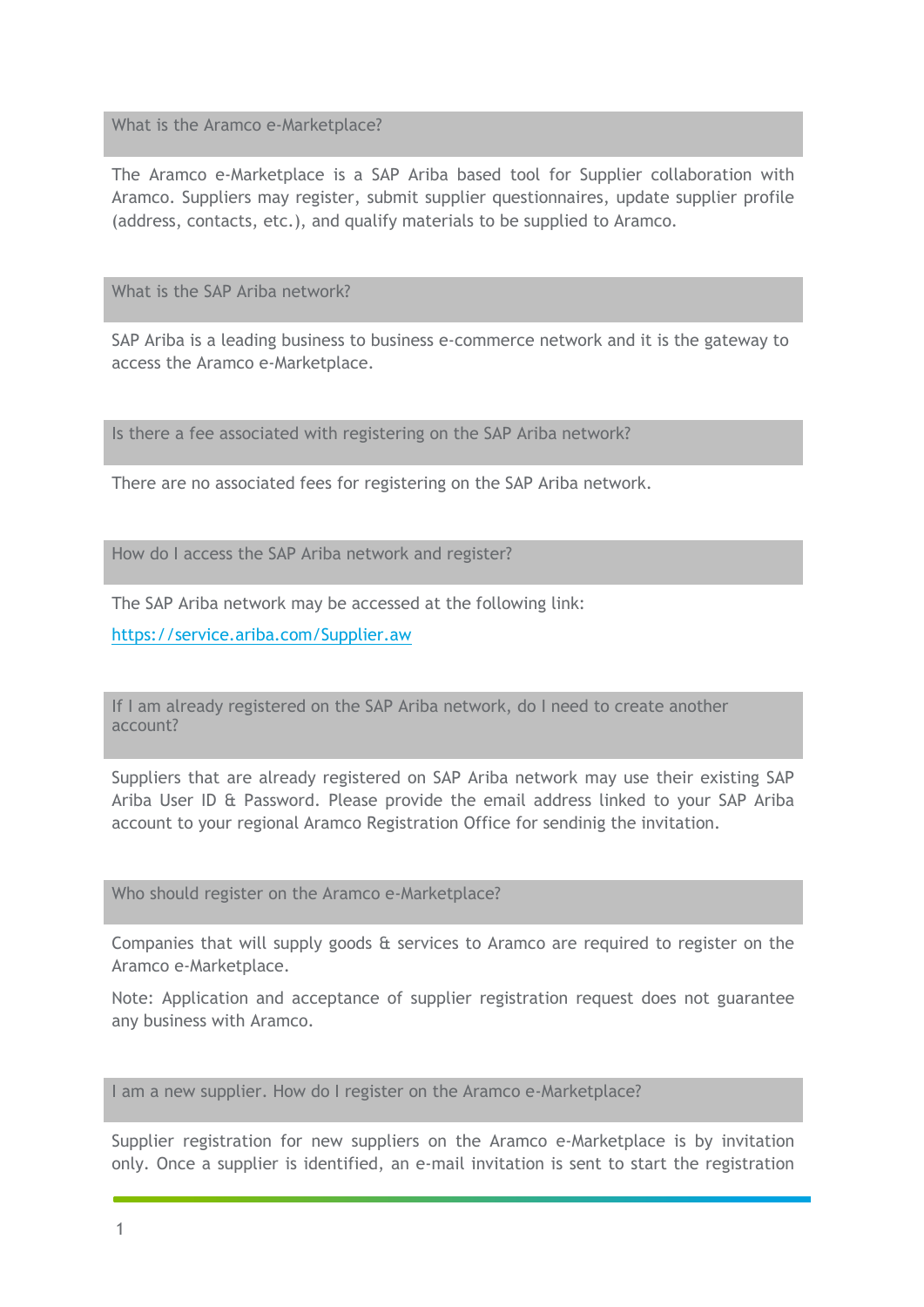process. The supplier will need to obtain a username and password for SAP Ariba network to access the system.

Note: The invitation link expires after the first login. The following link may be used to access the SAP Ariba network for subsequent logins.

## https://service.ariba.com/Supplier.aw

**Note:** Being a 'Registered' supplier does not mean you are qualified to provide materials and/or services to Aramco.

I am already an approved supplier for Aramco. Do I have to register again on the Aramco e-Marketplace?

Approved suppliers with exisiting Aramco vendor IDs will be migrated to Aramco e-Marketplace. Designated user of the company shall receive an e-mail invitation to sign up on SAP Ariba network and access the Aramco e-Marketplace to register their account. This involves reviewing the basic information such as Company Name, Vendor ID and Plant Ids (if applicable) and clicking on the 'Submit entire response' button. This will allow suppliers to receive RFQs in future.

Note: The invitation link expires after the first login. The following link may be used to access the SAP Ariba network for subsequent logins.

<https://service.ariba.com/Supplier.aw>

I am an approved supplier but have not recieved an e-mail invitation for registration. How do I request an invitation?

Approved suppliers who fail to receive an Aramco e-Marketplace e-mail invitation should contact regional Aramco Registration Office to confirm the primary contact person information.

The invitation was sent to the wrong user. How can I access the Aramco e-Marketplace?

Please contact your regional Aramco Registration Office to confirm the designated user so an invitation could be extended to the correct contact.

I am already an approved supplier, do I still need to update my profile?

Aramco requires their suppliers to maintain their profiles on the Aramco e-Marketplace. If any information has changed, suppliers are responsible to update their profiles with the latest information.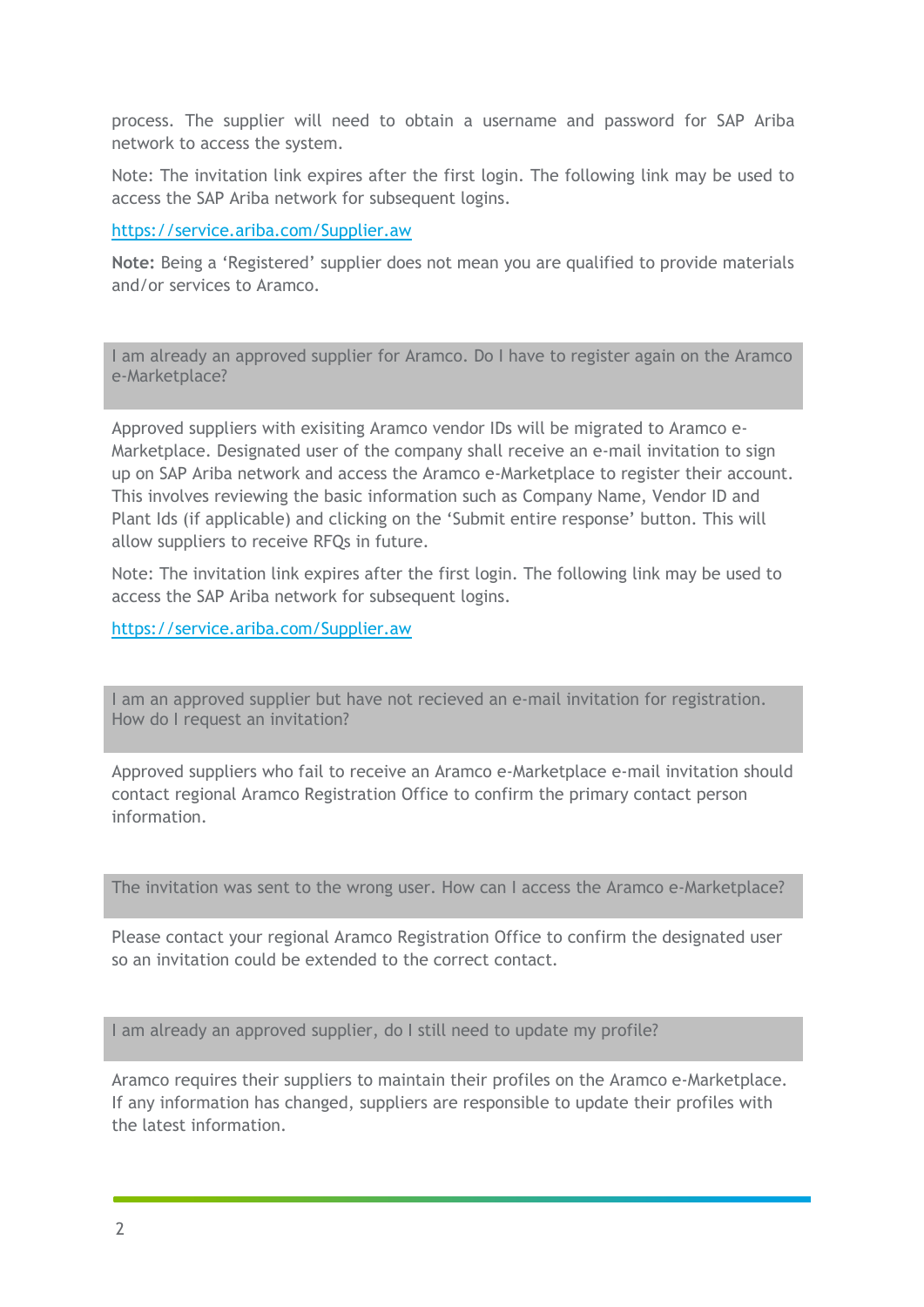How does a supplier select material(s) in Aramco e-Marketplace?

The supplier registration questionniare contains a "(Either 14.9 or 18.3.1.1)" section where suppliers are responsible to select the applicable materials. Select 'ID' from the product catalog dropdown to search for a specifc material.

The selected material has to be listed on the sourcing list or have prior approval from your regional Aramco Registration Office. Regional Aramco Registration Office will review all selected products and approve based on requirements for these products.

Will suppliers with multiple sales locations have to maintain one vendor ID or multiple vendor IDs?

Aramco will issue a vendor ID for each sales office location and the supplier will be required to maintain Aramco e-Marketplace account for each sales office / Vendor ID.

The time for answering the questionnaire is over, the status is now closed. Can I extend the timeline?

Aramco may extend the questionnaire time to suppliers that have gathered all requirements and are ready to submit their registration questionnaire for evaluation. Please contact your regional Aramco Registration Office to request a time extension.

Why has my application been declined?

Aramco may decline supplier registrations for many reasons. Please contact your regional Aramco Registration Office if you wish to discuss the reason(s) for rejection.

I cannot find the supplier registration questionnaire for Aramco e-marketplace after logging in to the SAP Ariba network.

Once you login to the SAP Ariba network, click on the  $\frac{1}{2}$  icon towards the top right and select 'Proposals' from the dropdown. Please refer to the Supplier Reference Guide if you need further assistance with screen navigation.

Are tutorials/learning documents available online?

Yes, there are tutorials and learing documents available online on the SAP Ariba website. They may be accessed at the following link:

[https://uex.ariba.com/auc/learning-center?a\\_lang=en](https://uex.ariba.com/auc/learning-center?a_lang=en)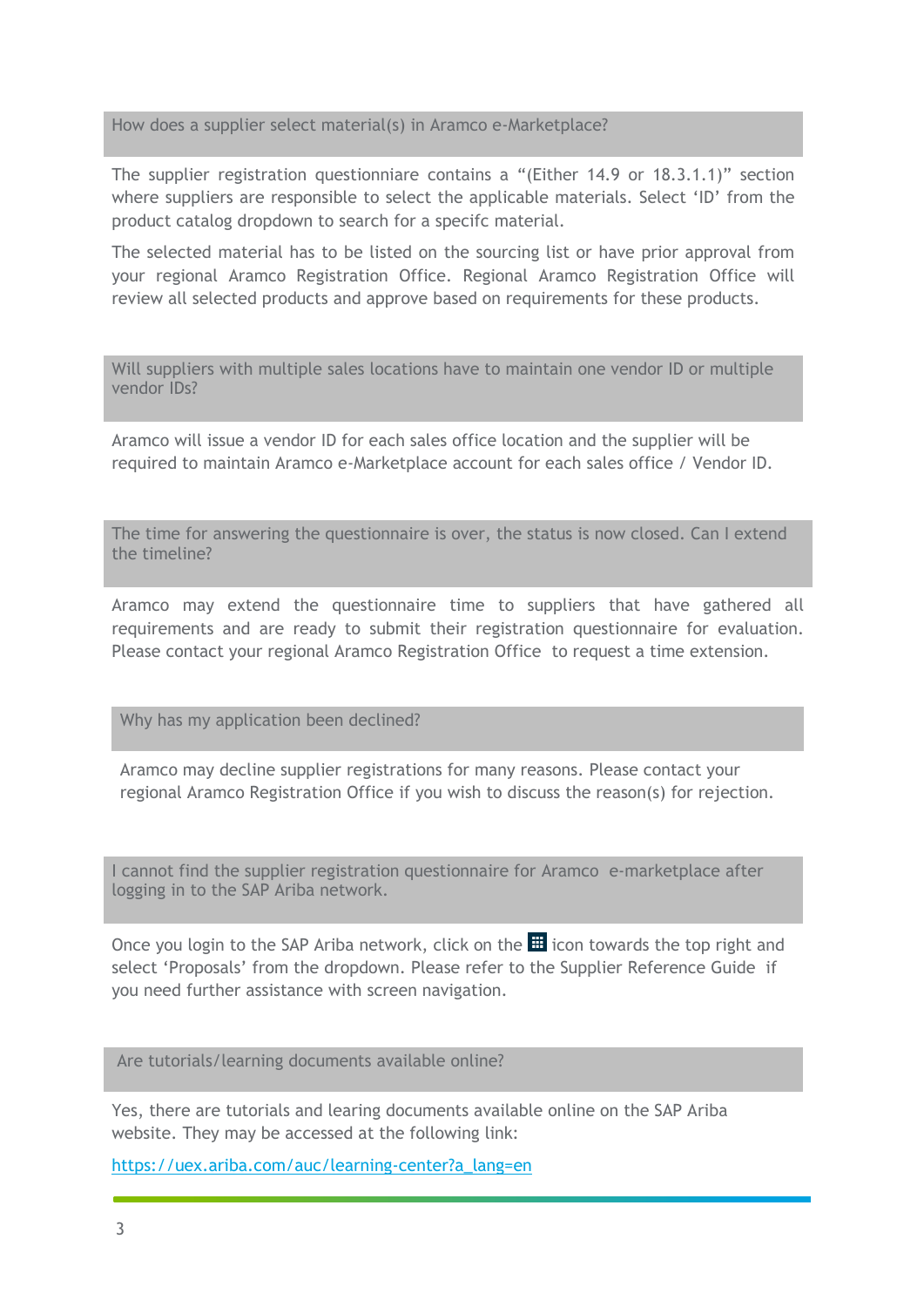Who can I direct Business related inquiries?

For Business related inquiries, Please contact your regional Aramco Registration Office .

Who can I direct technical issues with SAP Ariba network?

Technical issues regarding SAP Ariba network will be handled by the SAP Ariba technical support. Please use link below to access the Support center and contact SAP Ariba support by e-mail, live chat or toll free number:

https://uex.ariba.com/auc/support-center?a\_lang=en

If SAP Ariba support is unable to resolve the issue, Please contact your regional Aramco Registration Office.